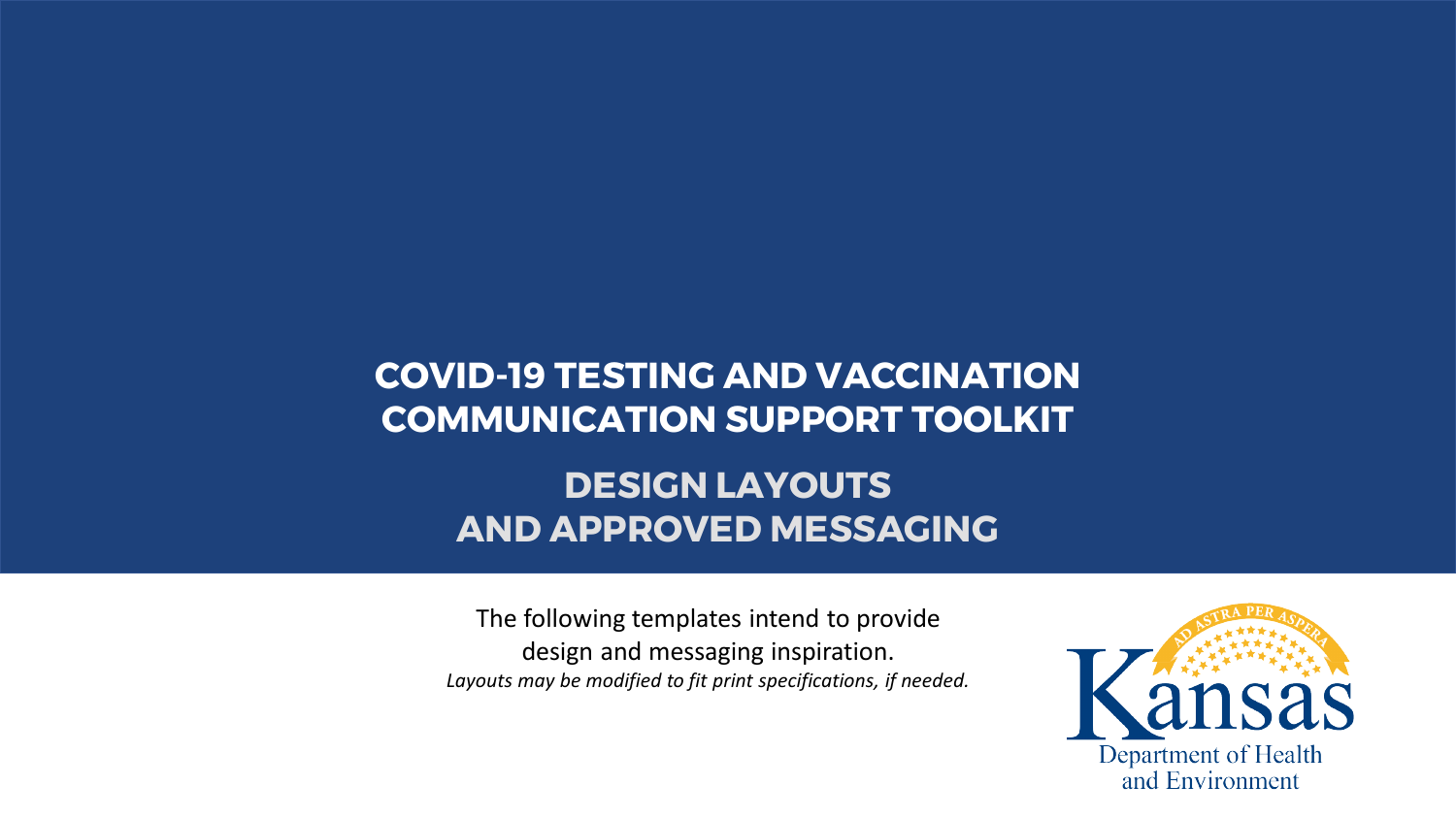## **PAPER-BASED COLLATERAL**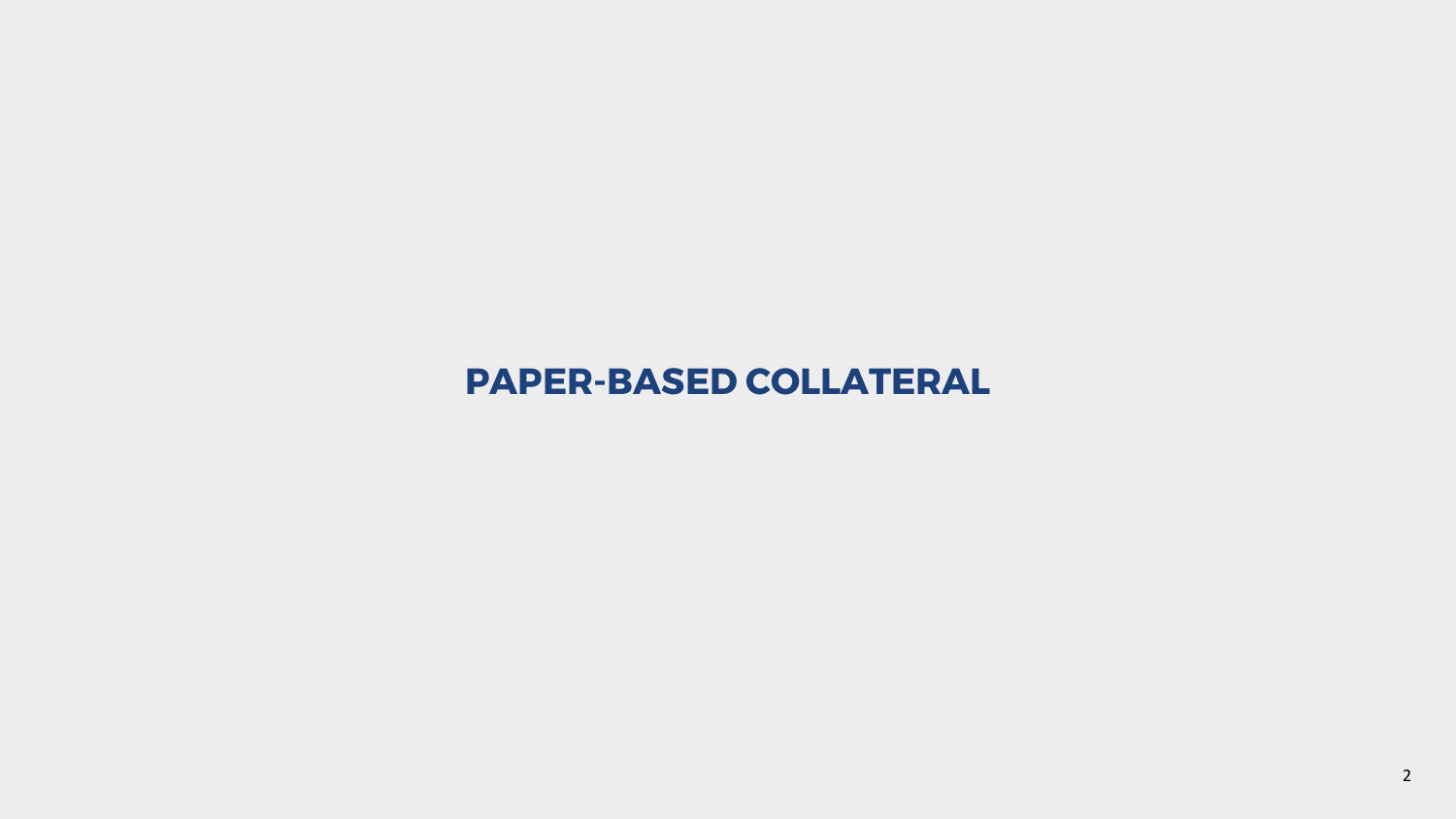## **Flyers: Full Page**

#### **Dimensions: 8.5"x11" (horizontal or vertical orientation)**

*Design templates featured in this document are for illustration purposes only and are not to scale. Designs presented are one-sided, but two-sided marketing materials may be developed, if needed.*



## **Flyer Layout Design 1 Flyer Layout Design 2**

## **Flyer Layout Design 3**

#### **Usage**

- *For text-heavy messages*
- *When distributing to populations with technology barriers*
- *When looking for dualpurpose marketing materials (can be used as a flyer or can be posted on surfaces like a "poster")*
- *Can be posted on Social Media feeds as an image (i.e. LinkedIn, Instagram, Twitter and Facebook. The platform will scale the image.)*

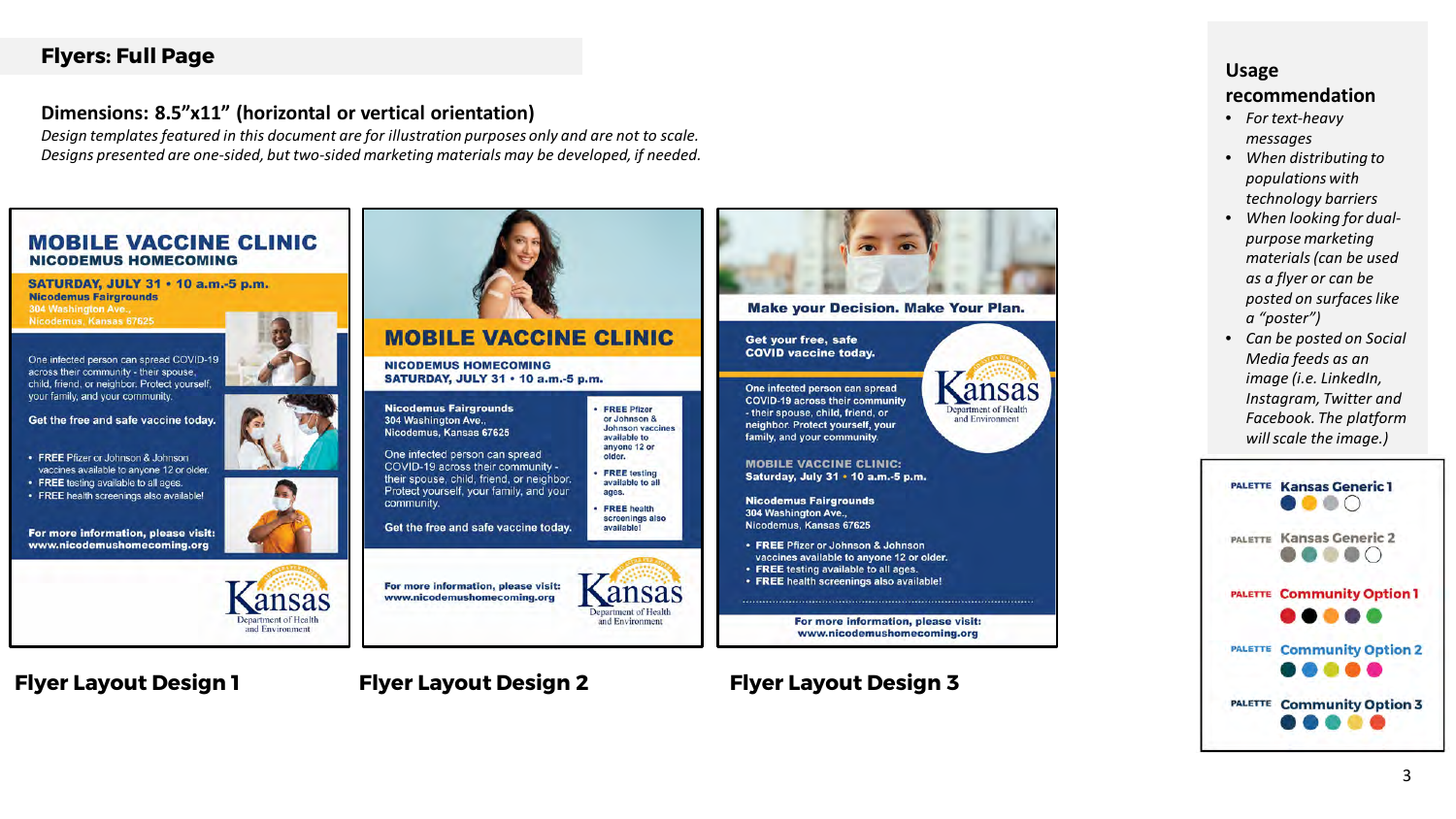## **Flyers: Half-Page Postcards: Half-Page**

#### **Dimensions: 5.5"x 8.5" (horizontal or vertical orientation)**

*Design templates featured in this document are for illustration purposes only and are not to scale.*



## *will scale the image.)* **Half-Page Layout Design 1 Front Half-Page Layout Design 2 Front**

#### **Palette Options**



#### **Usage**

#### **recommendation**

- *For quicker reads*
- *When distributing to populations with technology barriers*
- *Travels well when distributed at events*
- *Tends to be welcome at business and organization locations; at front desks or posted to community bulletin boards*
- *Can be posted on Social Media feeds as an image (i.e. LinkedIn, Instagram, Twitter and Facebook. The platform*

#### **If two-sided:**

- Backside would carry design aesthetic.
- If a postcard, the back would allow space for return and recipient addresses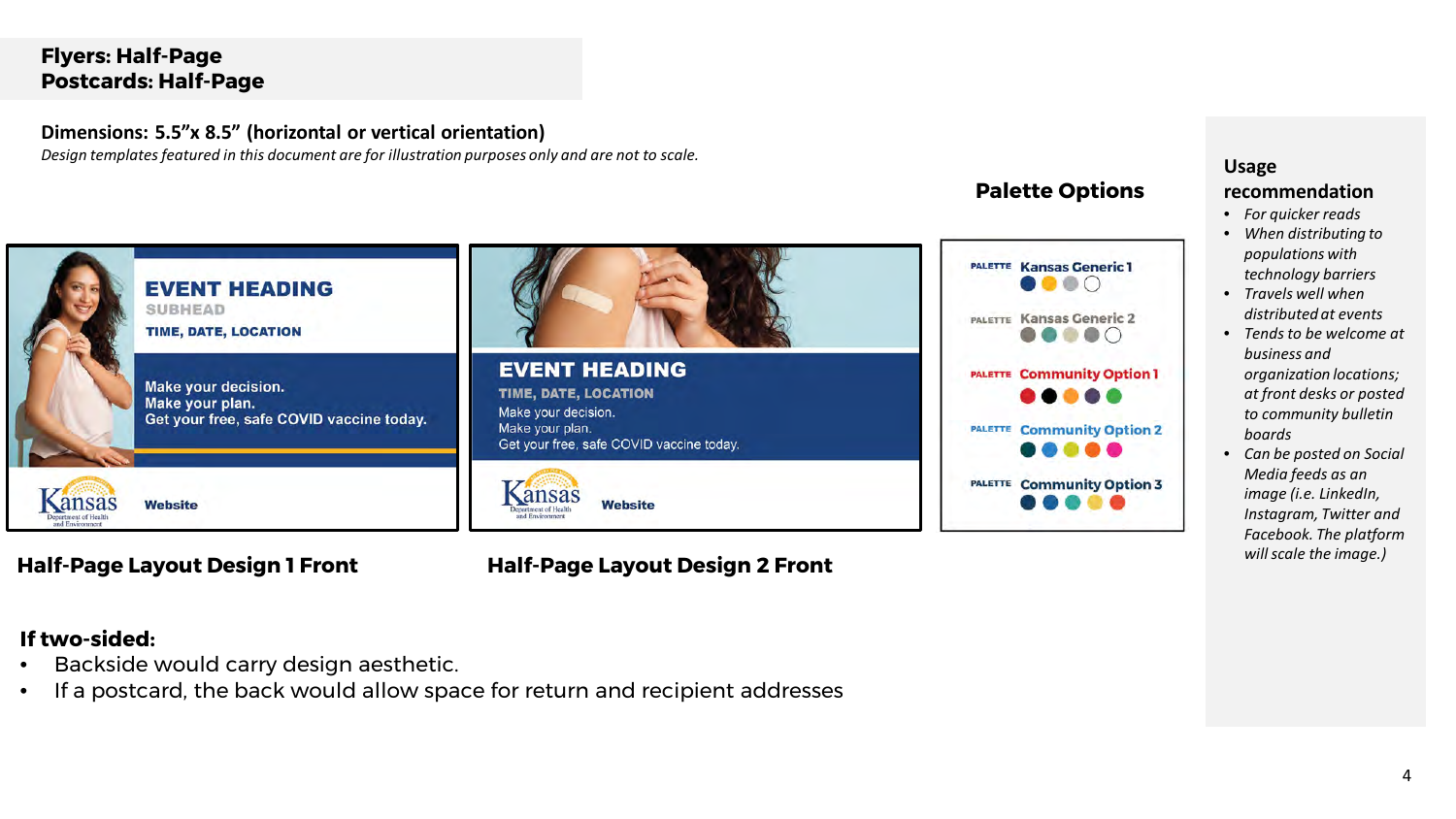## **Flyers: Quarter Page Postcard: Quarter Page**

**Dimensions: : 3 5/8"x 4 1/2" (horizontal or vertical orientation)** *Design templates featured in this document are for illustration purposes only and are not to scale.*



#### **Palette Options**



#### **Usage**

#### **recommendation**

- *For quickest read, most essential information*
- *When distributing to populations with technology barriers*
- *Travels well when distributed at events*
- *Tends to be welcome at business and organization locations; at front desks or posted to community bulletin boards*
- *Can be posted on Social Media feeds as an image (i.e. LinkedIn, Instagram, Twitter and Facebook. The platform will scale the image.)*

**Postcard Quarter Page Postcard Quarter Page – Back**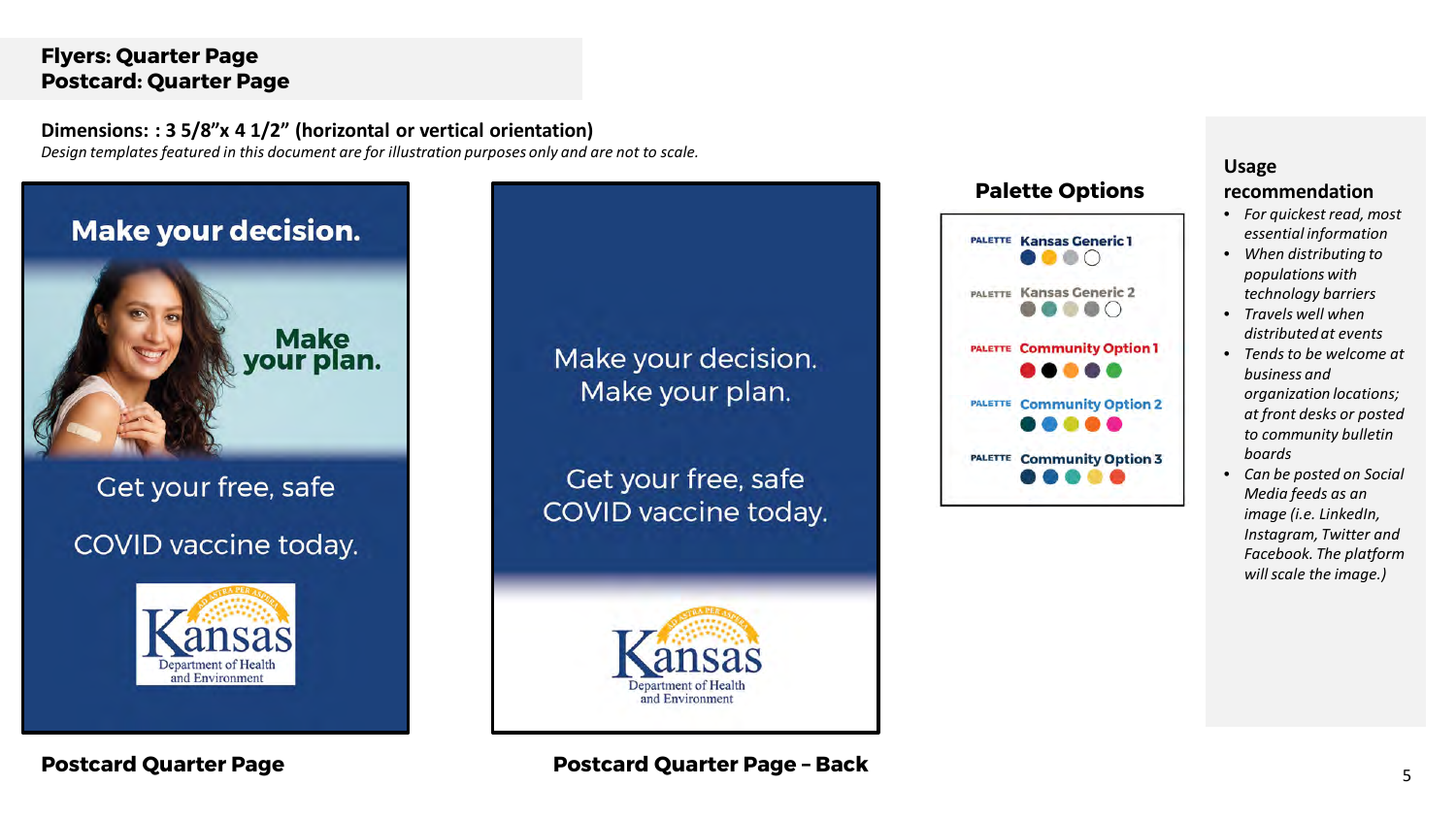## **Palm Card**

#### **Dimensions: : 3.5"x8" (vertical orientation)**

*Design templates featured in this document are for illustration purposes only and are not to scale.*



**Palm Card Layout Design 1**

**Palm Card Layout Design 2**

**Palm Card Layout Design 3**

**Palm Card Layout Design 4 - Back**

• *Tends to be welcome at organization locations; at front desks or posted*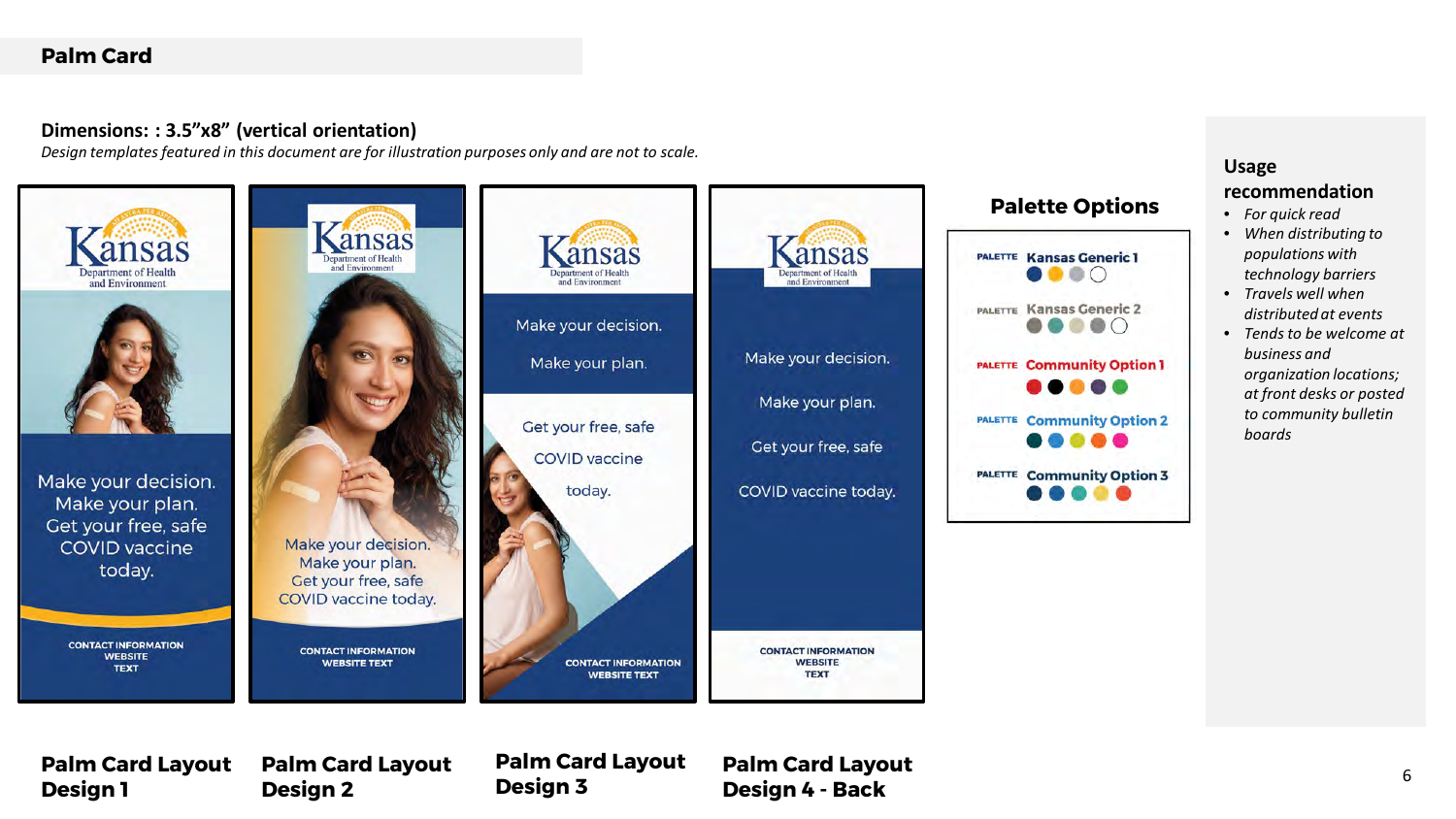#### **Poster**

#### **Dimensions: 18"x 24" (vertical orientation)**

*Design templates featured in this document are for illustration purposes only and are not to scale.*

![](_page_6_Picture_3.jpeg)

## **MAKE YOUR PLAN.**

Get your free, safe COVID vaccine today.

![](_page_6_Picture_6.jpeg)

website, contact information

## **Poster Layout Design Front**

## **Palette Options**

![](_page_6_Picture_10.jpeg)

#### **Usage**

- *For easy reads in foot traffic areas*
- *When distributing to populations with technology barriers*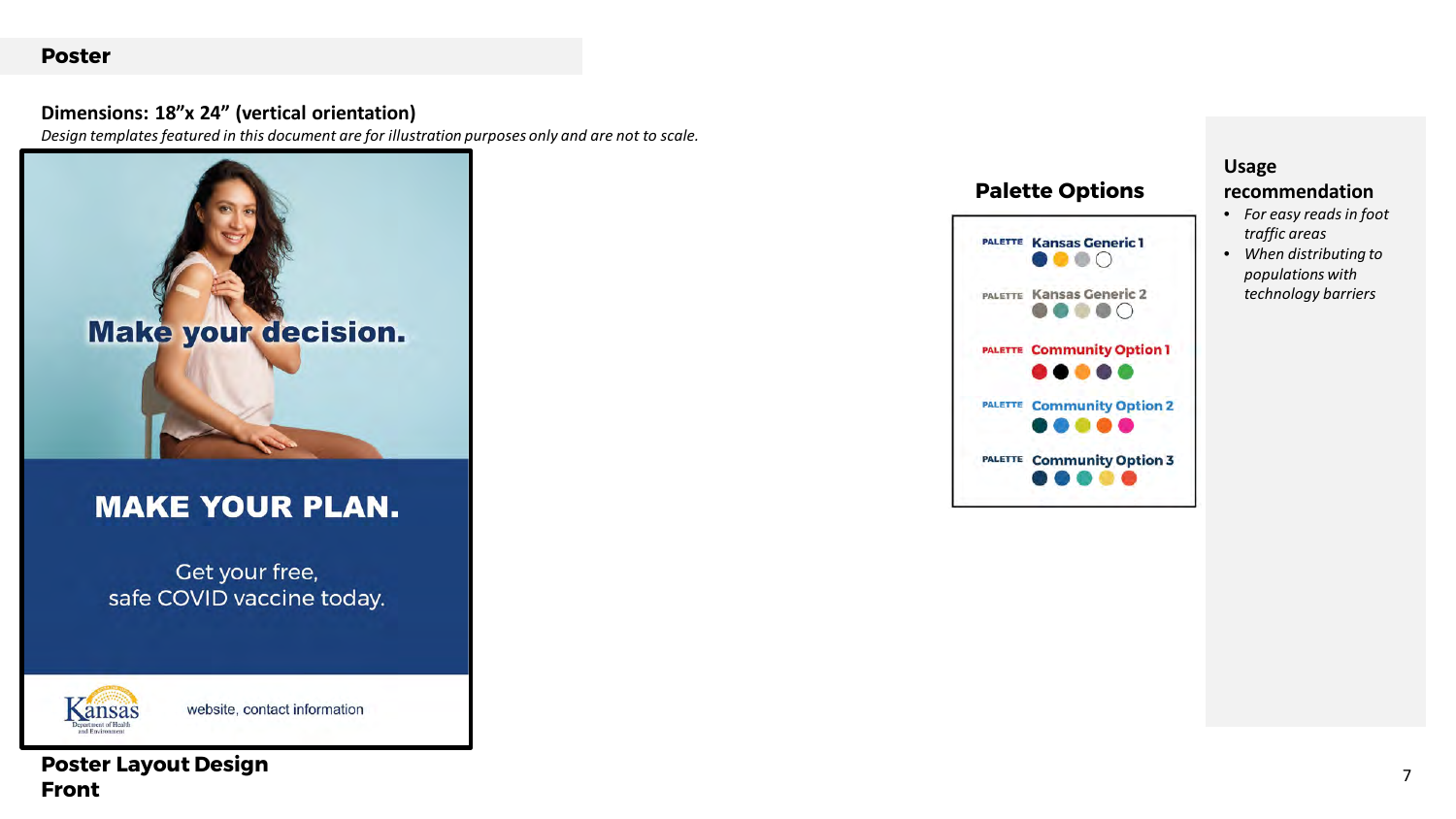# **DIGITAL COLLATERAL**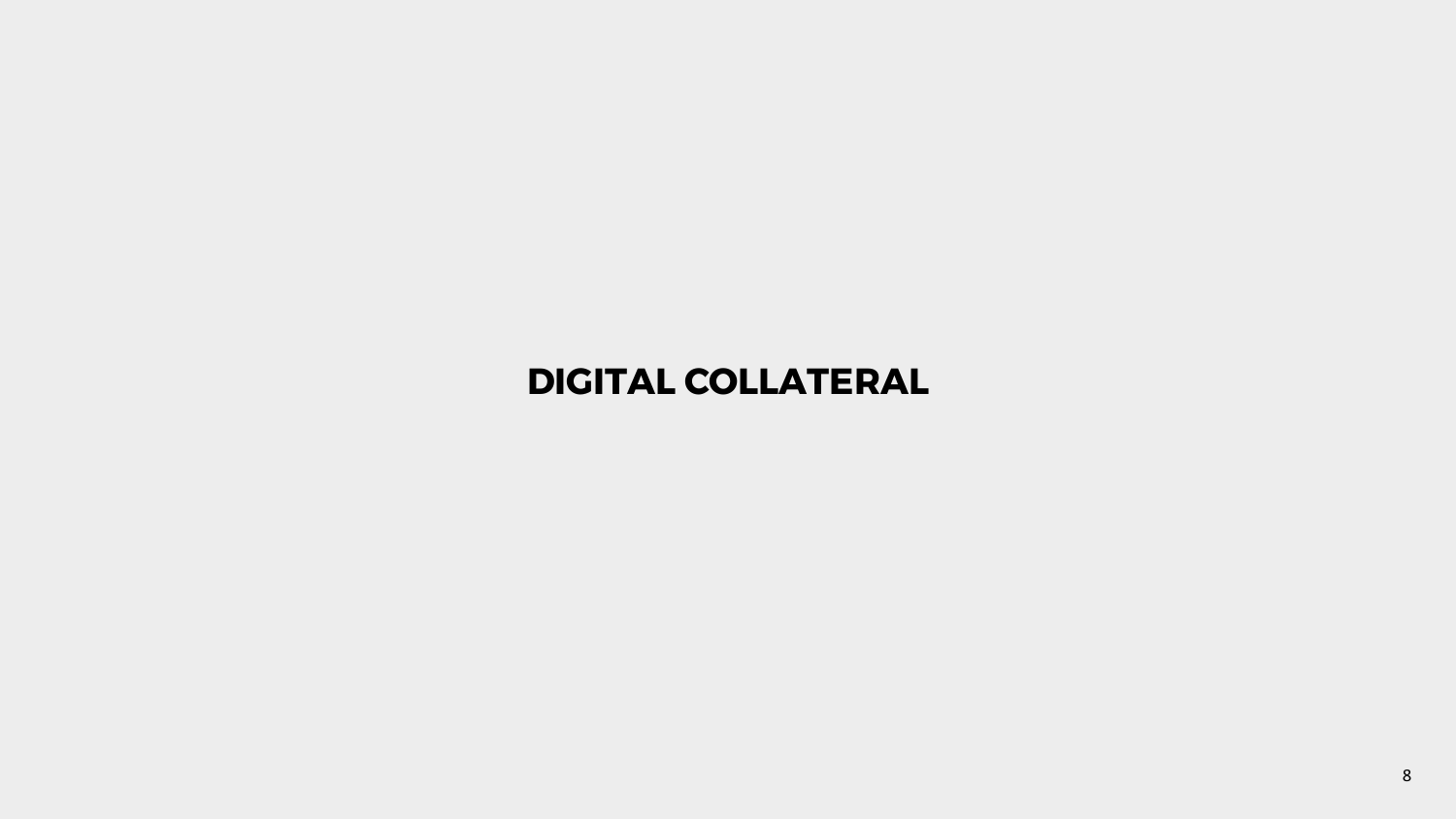#### **Dimensions: Vary by platform**

*Design templates featured in this document are for illustration purposes only and are not to scale.*

![](_page_8_Picture_3.jpeg)

**Facebook Feed Post: Layout 1**

![](_page_8_Picture_5.jpeg)

**Facebook Feed Post: Layout 2**

## **Palette Options**

![](_page_8_Figure_8.jpeg)

## **Usage**

- *For graphics to accompany text-based content posts on Instagram, Facebook, Twitter and LinkedIn*
- *Platforms will resize graphics that are not designed to recommended specifications*
- *Hardcopy graphics saved in picture formats (jpg, png) can accompany text-based posts for social media feeds*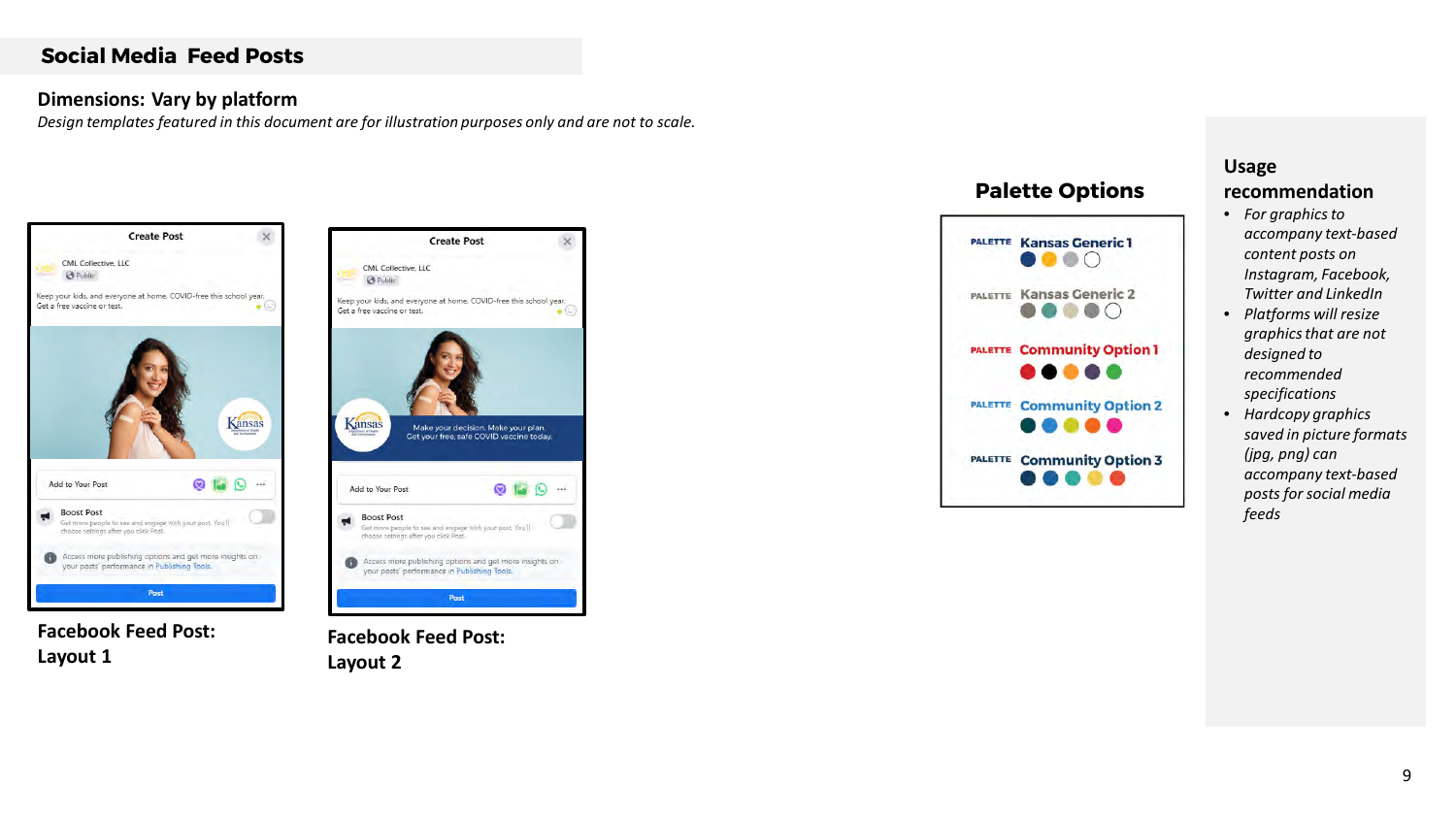#### **Dimensions: Vary by platform**

*Design templates featured in this document are for illustration purposes only and are not to scale.*

![](_page_9_Picture_3.jpeg)

![](_page_9_Picture_4.jpeg)

![](_page_9_Picture_5.jpeg)

**Instagram: Recommended: 1080 pixels x 1080 pixels**

## **Palette Options**

![](_page_9_Figure_8.jpeg)

### **Usage**

- *For graphics to accompany text-based content posts on Instagram, Facebook, Twitter and LinkedIn*
- *Platforms will resize graphics that are not designed to recommended specifications*
- *Hardcopy graphics saved in picture formats (jpg, png) can accompany text-based posts for social media feeds*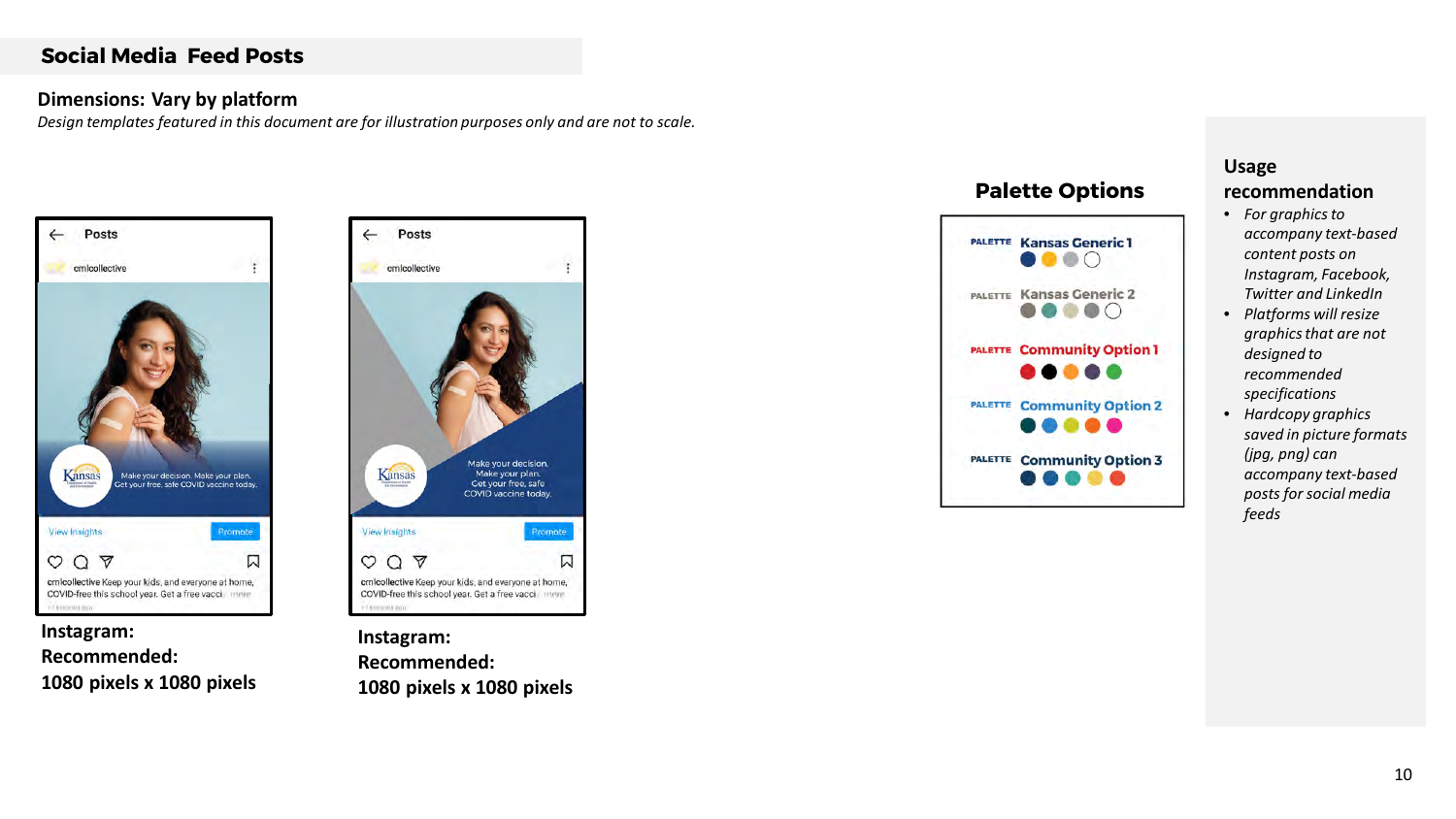#### **Dimensions: Vary by platform**

*Design templates featured in this document are for illustration purposes only and are not to scale.*

![](_page_10_Picture_3.jpeg)

![](_page_10_Picture_4.jpeg)

**Instagram: Recommended: 1080 pixels x 1080 pixels**

**Instagram: Recommended: 1080 pixels x 1080 pixels**

## **Palette Options**

![](_page_10_Figure_8.jpeg)

## **Usage**

- *For graphics to accompany text-based content posts on Instagram, Facebook, Twitter and LinkedIn*
- *Platforms will resize graphics that are not designed to recommended specifications*
- *Hardcopy graphics saved in picture formats (jpg, png) can accompany text-based posts for social media feeds*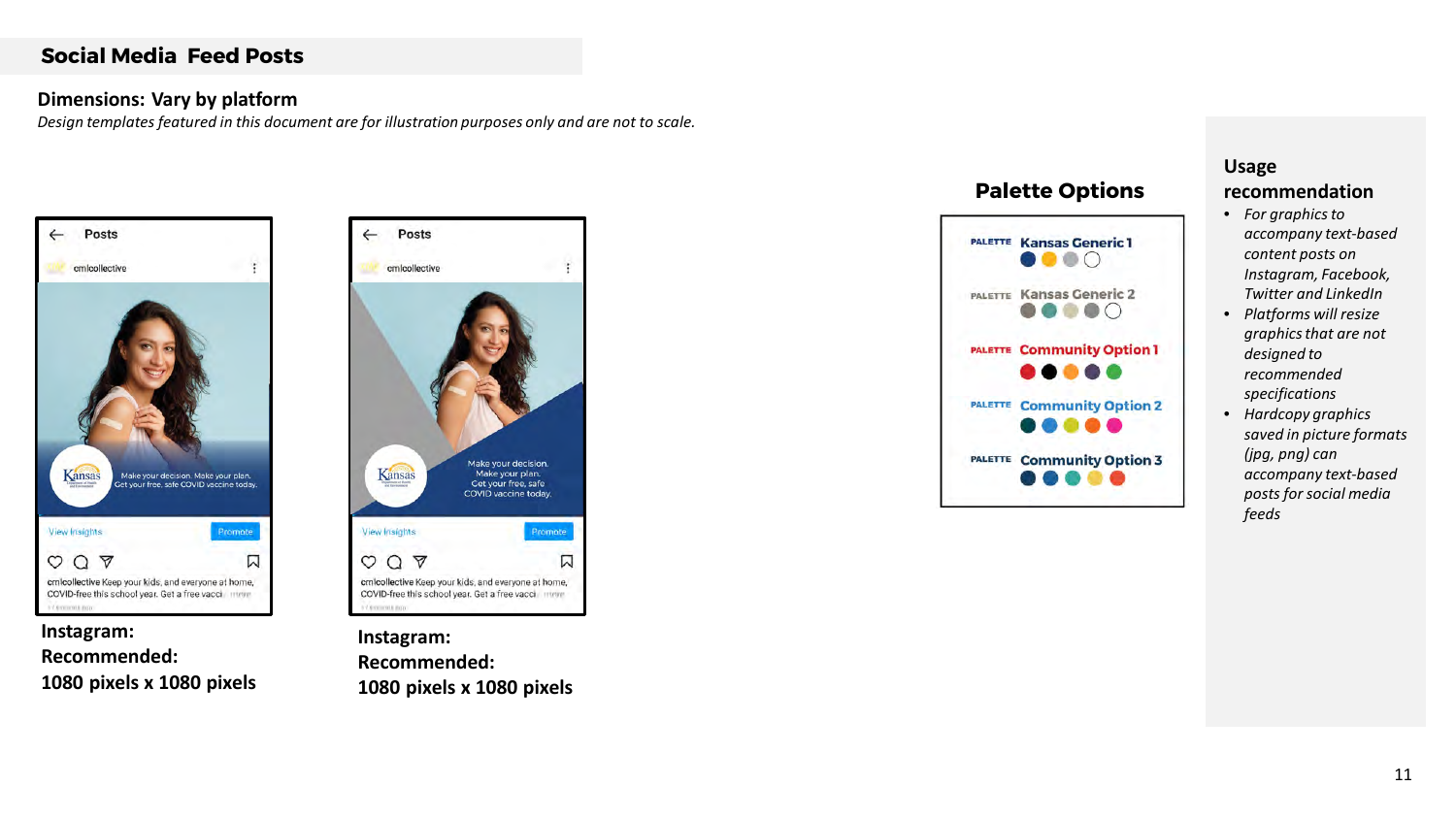#### **Dimensions: Vary by platform**

*Design templates featured in this document are for illustration purposes only and are not to scale.*

![](_page_11_Picture_3.jpeg)

**Twitter: Recommended: 1600 pixels x 1900 pixels Twitter: Recommended: 1600 pixels x 1900 pixels**

## **Palette Options**

![](_page_11_Figure_6.jpeg)

## **Usage**

- *For graphics to accompany text-based content posts on Instagram, Facebook, Twitter and LinkedIn*
- *Platforms will resize graphics that are not designed to recommended specifications*
- *Hardcopy graphics saved in picture formats (jpg, png) can accompany text-based posts for social media feeds*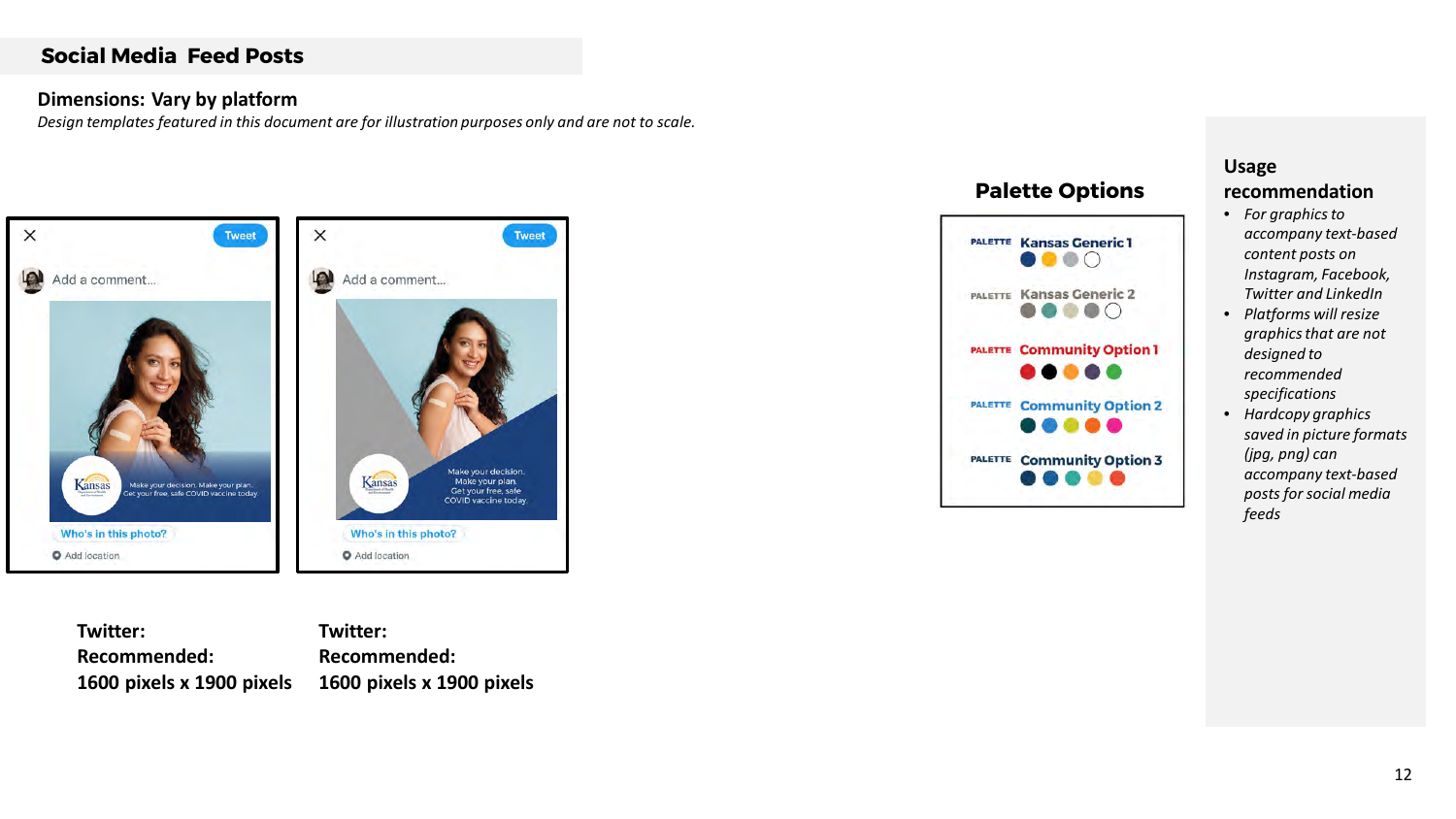#### **Social Media Cover Images**

#### **Dimensions: horizontal orientation**

*Design templates featured in this document are for illustration purposes only and are not to scale.*

![](_page_12_Picture_3.jpeg)

**Cover Design 1**

![](_page_12_Picture_5.jpeg)

## **Palette Options PALETTE Kansas Generic 1**  $\bullet\bullet\bullet\circ$ PALETTE Kansas Generic 2 **DOO** PALETTE Community Option 1 ... PALETTE Community Option 2  $\bullet$   $\bullet$ PALETTE Community Option 3 . . . . .

## **Usage recommendation**

• *For image-dominant graphics featuring few, if any, words*

## **Graphic Dimensions**

**851 pixels x 315 pixels** 

## **Cover Design 2**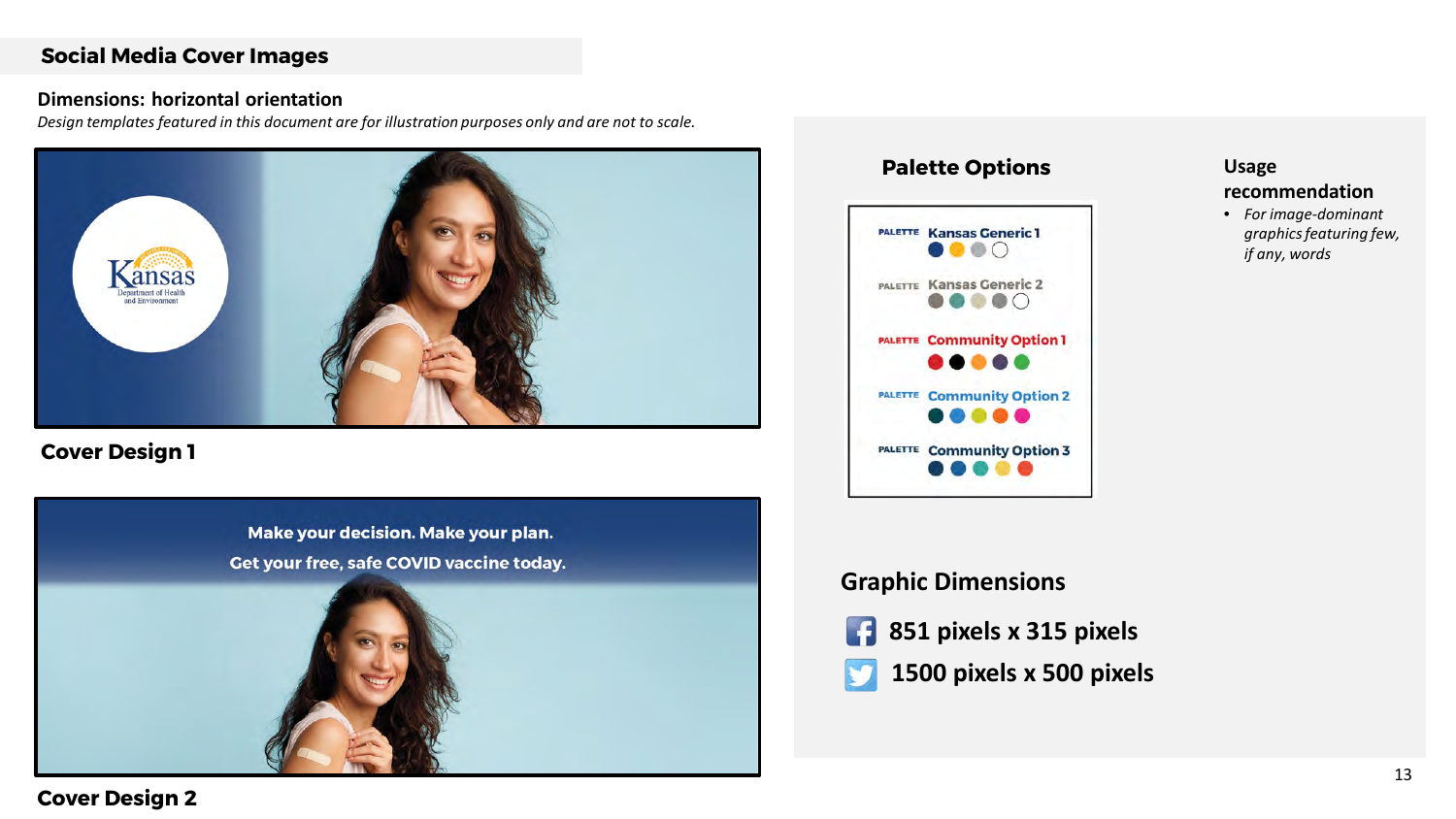#### **Website Digital Ad**

#### **Dimensions: Vary by media partner and would draw design inspiration from the flyer design layouts.**

*Design templates featured in this document are for illustration purposes only and are not to scale.*

![](_page_13_Picture_3.jpeg)

**Layout 1**

**Layout 2**

## **Palette Options**

![](_page_13_Picture_7.jpeg)

#### **Usage**

#### **recommendation**

• *For placement on paid advertising websites*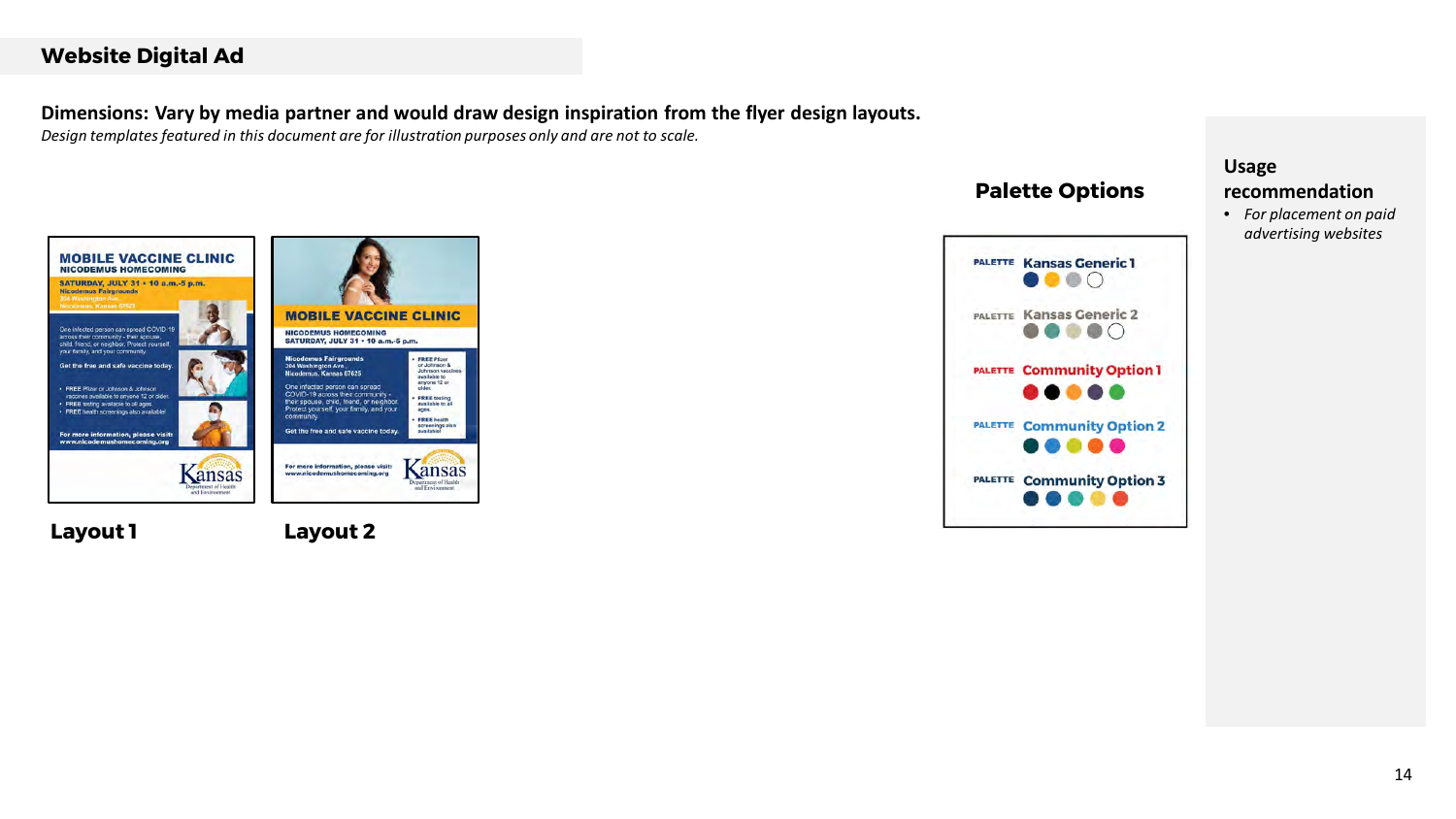## **PRE-APPROVED MESSAGES**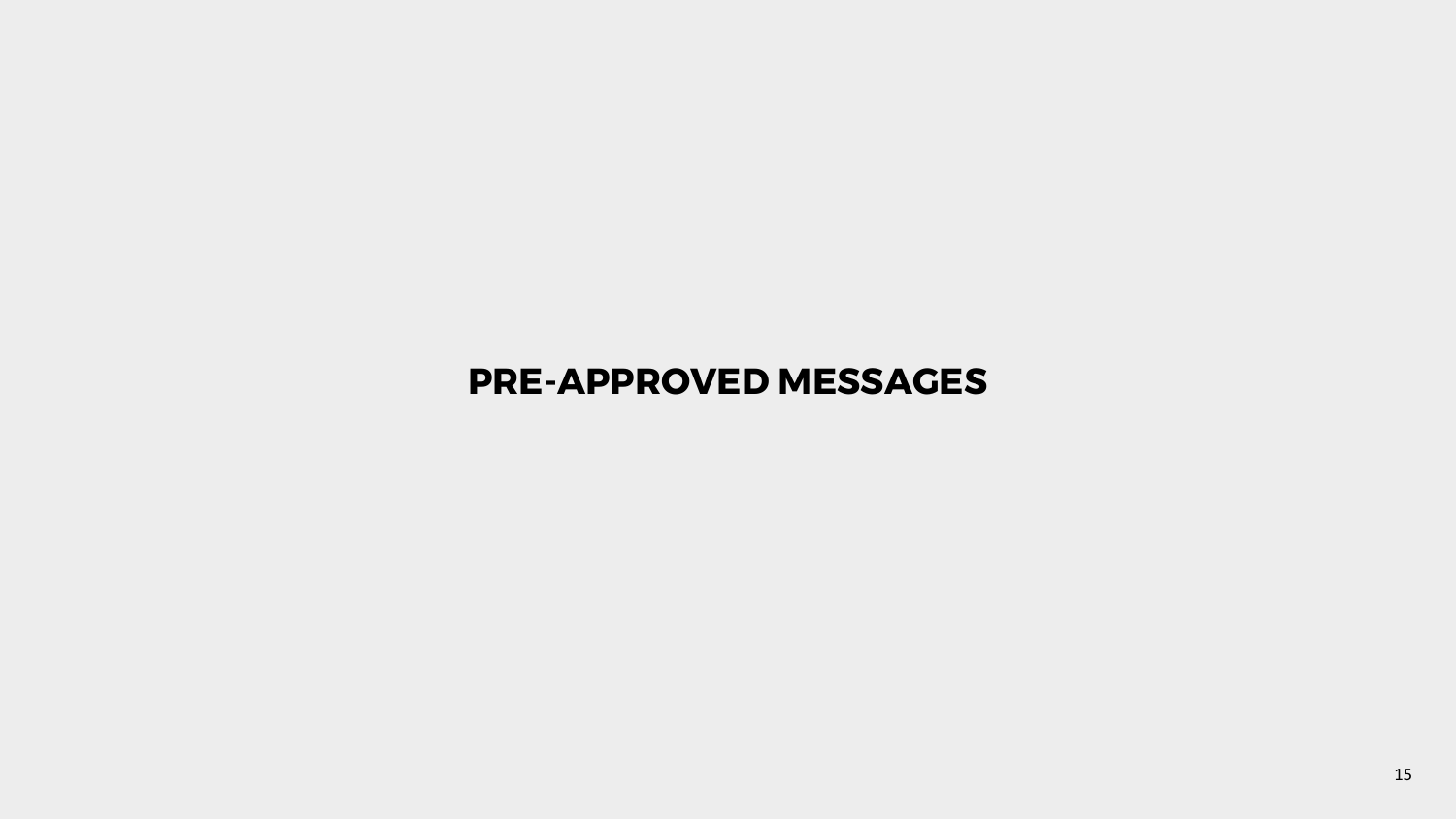#### **Pre-approved messages -** Current as of February 4, 2022

- 1. Make your decision. Make your plan. Get your free, safe COVID vaccine or booster today.
- 2. Don't let "I should have gotten vaccinated" be your last words. Get the free and safe vaccine or booster today.
- 3. One infected person can spread COVID-19 across their community their spouse, child, friend, or neighbor. Protect yourself, your family, and your community. Get a free and safe vaccine or booster today.
- 4. Protect yourself, your family, and your community get your COVID-19 booster today!
- 5. Keep your family safe from COVID-19 this year. Get a free vaccine, booster, or test.
- 6. The COVID-19 vaccine is the most direct path to ending this pandemic.
- 7. Get vaccinated and boosted, wear a mask, get tested, and social distance to protect against COVID-19.
- 8. If you're feeling sick and suspect it's COVID-19, a test can help you be sure. Get tested.
- 9. Help keep our communities safe by getting tested regularly.

![](_page_15_Picture_10.jpeg)